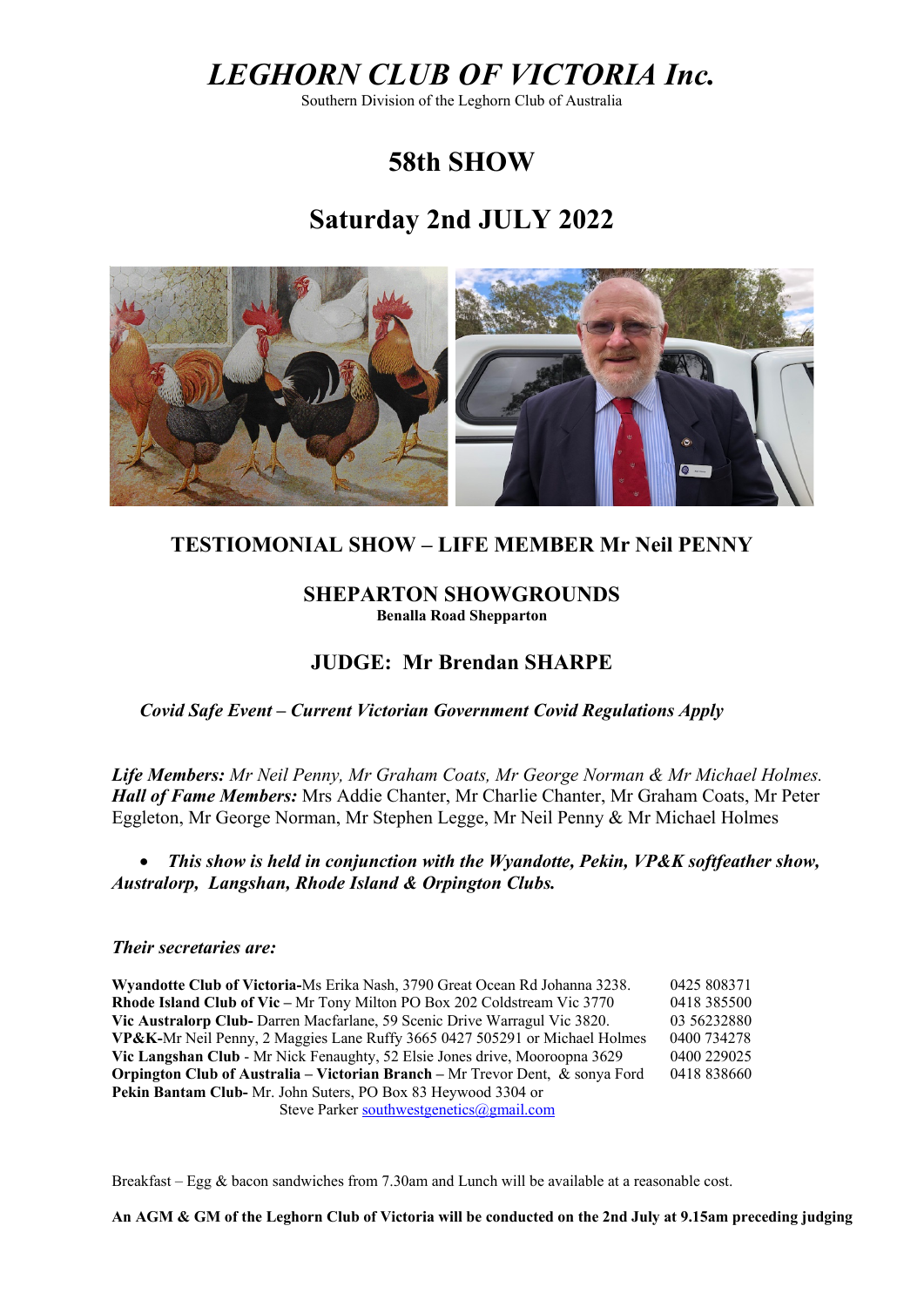## **GENERAL INSTRUCTIONS**

Anyone wishing to **pen birds on Friday night may do so between the hours of 1pm and 5.00pm**. If you wish to avail yourself of these penning hours please indicate on entry forms. This allows the stewards to leave early if all known exhibitors have penned their birds, with tea at 6.30pm

No exhibit may be removed before 3pm on show day, but must be removed before 4pm and not after.

Judging is to commence at 9.30am sharp. Birds must be penned by 9.00am.

The Leghorn Club of Victoria Inc. reserves the right to reject any entry without assigning a reason, **under the Rules & Regulations of the VPFA rule 33**. They also reserve the right to add or change Judges List.

**A JUNIOR** shall be aged between 6 and 16 years of age. A junior may show in both junior and senior classes if he/she so wishes. Junior entry fees only apply to Junior Classes. Juniors must pen their own birds on the day.

ALL VICTORIAN EXHIBITORS MUST BE REGISTERED WITH THE VPFA Ltd. http://www.vpfa.com.au AND MEMBERSHIP NUMBER MUST BE QUOTED ON ENTRY FORM. Membership may be paid direct to,

Mrs Anne Beaty, PO Box 928 Shepparton Vic 3632. admin@vpfa.com.au Seniors \$95 with posted Journal, \$55 with online Journal, juniors \$55 with posted journals reduced to \$15 if email journal, refer www.vpfa.com.au

**Membership to the Leghorn Club of Australia entitles members to the same rights and reduced rate as membership to the Leghorn Club of Victoria. This is a division of the Leghorn Club of Australia …. Only one membership is payable, directly to Leghorn Club of Australia c/o Brendan Sharpe PO Box 238 Uralla NSW 2358 and indicate on your form that you have paid direct or are a non-member for Victorian entry fees.**

**Membership ….. Seniors \$20 …Concession \$10 ... Juniors \$5** 

### **ENTRY DETAILS**

| Members $\dots \dots$ \$2.50<br>Non Members \$4.00 | $\ldots$ Juniors \$1.00<br>Juniors \$1.50                                                                   |                            |                           |  |
|----------------------------------------------------|-------------------------------------------------------------------------------------------------------------|----------------------------|---------------------------|--|
| ENTRIES CLOSE: Wed 22nd June 2022 with:            | Show Secretary, brownleghorn $19\omega$ gmail.com<br>Mr Neil Penny 0427 505291<br>2 Maggies Lane Ruffy 3665 |                            |                           |  |
| Bank Ac for direct credit 063 629 10010951         | Show Manager Mr Kevin Smith 0408 350478                                                                     |                            |                           |  |
| <b>President:</b>                                  | <b>Vice Presidents:</b>                                                                                     |                            | Secretary:                |  |
| Michael Holmes<br>03 57224421                      | Les Goodwin<br>0447 003347                                                                                  | Kevin Smith<br>0408 350478 | Neil Penny<br>0427 505291 |  |

**Accommodation at Shepparton:** A number of exhibitors & the judge's will be staying at the Overlander Motel, 97 Benalla Road Shepparton. If you wish to arrange your own accommodation on the Friday evening you can call The Overlander direct on 03 58215622. All exhibitors & judges from all seven clubs are welcome to attend a dinner, which will also include a Testimonial for Mr Neil Penny. Please call Michael on 0400 734278 (m) so I can arrange dinner booking at The Overlander Hotel so we are all together on one table.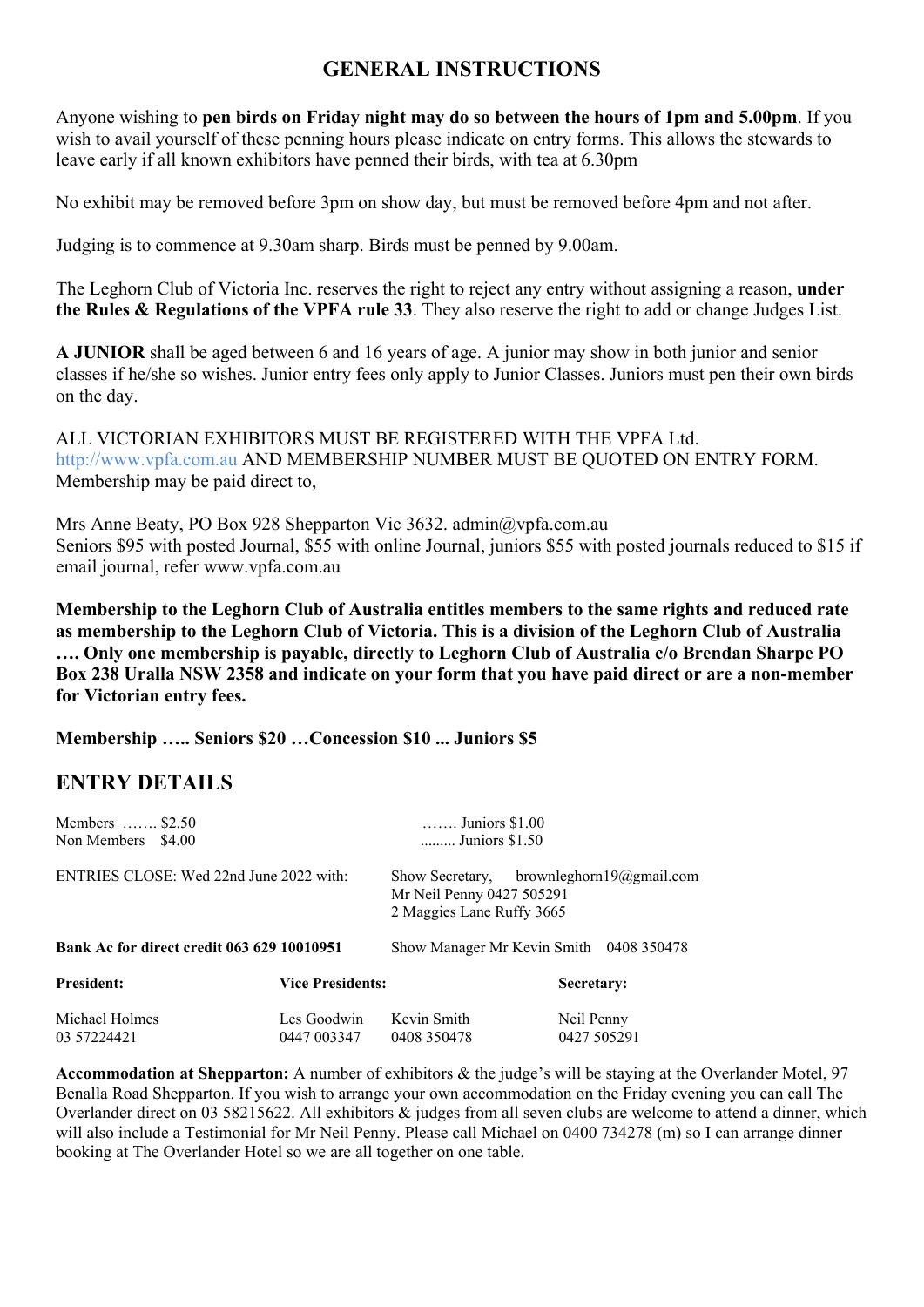# **58th ANNUAL CHAMPIONSHIP SHOW TROPHY LIST**

The Leghorn Club of Victoria offers the following list of trophies to be won outright. These trophies are of our usual high standard.

- 1. Champion White Bantam
- 2. Champion Black Bantam
- 3. Champion Blue Bantam
- 4. Champion Brown Bantam
- 5. Champion Buff Bantam
- 6. \*Champion Duckwing Bantam
- 7. Champion Cuckoo Bantam
- 8. Champion Pile Bantam
- 9. #Champion A.O.C. Bantam
- 10. Champion Bantam Breeding Pair
- 11. Champion Standard White
- 12. Champion Standard Black
- 13. Champion Standard Blue
- 14. Champion Standard Brown
- 15. \*Champion Standard Duckwing
- 16. #Champion Standard A.O.C.
- 17. Champion Standard Breeding Pair
- 18. Champion Rosecomb

All Outright trophies must have 6 entries to be eligible.

(The club will group colours together to help achieve these numbers where necessary).

Reserve Champion trophies to those listed above will be awarded provided that there are 12 or more entries in that colour. Champion Card to Duckwing - Gold, Silver & Blue in both bantam and standard sections.

### **SPECIAL OUTRIGHT TROPHIES w**ill be awarded to the following,

CHAMPION BIRD.... Sash & Trophy Donated by Mr Stephen Legge RESERVE CHAMPION BIRD …. Sash & Trophy CHAMPION BANTAM …. Sash & Trophy Donated by Kevin Smith RESERVE CHAMPION BANTAM …. Sash & Trophy CHAMPION STANDARD …. Sash & Trophy Donated by Kevin Smith RESERVE CHAMPION STANDARD …. Sash & Trophy CHAMPION JUNIOR.... Sash & Trophy - Donated by Graham Coats RESERVE CHAMPION JUNIOR …. Sash & Trophy

ALL Major sashes have been donated by the Leghorn Club of Australia

## **VPFA Inc. Sash for Champion Exhibit of Show**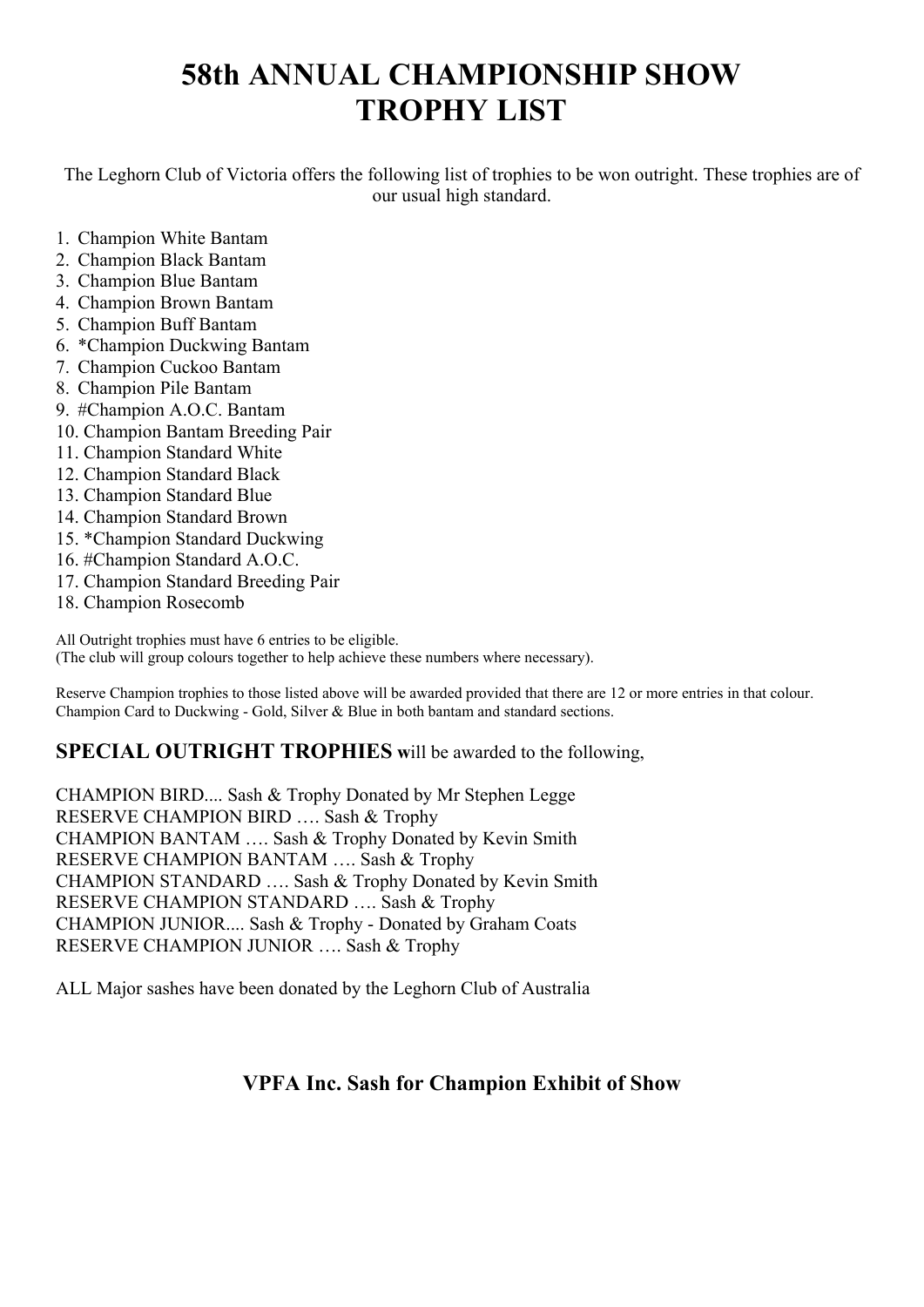### **RUNNING TROPHIES - to be won three times then retained.**

#### **CHAMPION BIRD IN SHOW**

1978 W. Parnaby 1979 P. Eggleton 1980 P. Coats 1981 G. Norman 1982 P. Coats 1983 P. Coats 1984 P. Coats 1985 No Show 1986 N. Penny 1987 K. Smith 1988 S. Legge 1989 L. Stone 1990 L. Goodwin1991 G. Norman 1992 F. Morden 1993 G & L Coats 1994 F. Tynan 1995 G & L Coats 1996 G & L Coats **A new trophy in memory of their Father, the late Percy Coats has been donated by G & L Coats** 1997 G & L Coats 1998 S. Legge 1999 T. Smith 2000 F. Morden 2001 R. Cooper 2002 S. Legge 2003 S. Legge **Won by S. Legge & Re-donated** 2004 S. Legge 2005 B. Cooper 2006 N. Wharton 2007 N. Wharton 2008 S. Legge 2010 G & L Coats 2011 R..French 2012 M & K Holmes 2013 T.A. Burley 2014 D. Van Poppering 2015 R. McLaren 2016 R. McLaren 2017 G Norman 2018 Will Cox 2019 Smith & McFarlane 2021 Smith & McFarlane

#### **CHAMPION BANTAM**

1978 K. Lovelace1979 G. Durkin 1980 C & D Chanter 1981 H. Everleigh 1982 P. Coats 1983 N. Penny 1984 K. Smith 1985 No Show 1986 N. Penny 1987 K. Smith 1988 Loch Shinn 1989 L. Stone 1990 F. Tynan 1991 B. Scammell & Son 1992 G. Norman 1993 G & L Coats 1994 F. Tynan 1995 G & L Coats 1996 G & L Coats **A New trophy donated by Mrs Addie Chanter known as the Charles Chanter Memorial Trophy** 1997 G & L Coats 1998 G. Hester 1999 G. Hester 2000 G & L Coats 2001 R. Cooper 2002 R. Cooper 2003 D. Mossman 2004 G. Hester **Won by G. Hester & Re-donated** 2005 R. Cooper 2006 I. Holden 2007 R & L Holmes 2008 R. Cooper 2009 E. Wharton 2005 R. Cooper 2006 I. Holden 2007 R & L Holmes 2010 G & L Coats 2011 M & K Holmes 2012 M & K Holmes 2013 T.A. Burley 2014 MacDonald Bros 2015 R. McLaren 2016 R.McLaren 2017 G. Norman 2018 Will Cox 2019 G Coats 2021 Jack & Grace Scott

#### **CHAMPION STANDARD**

1981 G. Norman 1982 P. Coats 1983 P. Coats 1984 P. Coats 1985 No Show 1986 Loch Shinn 1987 F. Morden 1988 S. Legge 1989 P. Ubrihien 1990 L. Goodwin 1991 G. Norman 1992 F. Morden 1993 S. Legge 1994 F. Morden ... Replaced 1991 G. Norman 1992 F. Morden 1993 S. Legge 1995 S. Legge 1996 L. Goodwin1997 L. Goodwin1998 S. Legge 1999 T. Smith 2000 F. Morden 2001 N. Wharton 2002 S. Legge 2003 S. Legge **Won by S. Legge & Re-donated** 2005 N. Wharton 2006 N. Wharton 2007 N. Wharton **Won by N Wharton & Re-don**2008 S. Legge 2009 R. M. French 2010 J. Conallin 2011 R. French 2012 I. Askew 2013 G. Norman 2014 D. Van Poppering 2015 R.M. French 2016 Smith & McFarlane 2017 L. Merritt 2018 D. Van Poppering 2019 Smith & McFarlane 2021 Smith & McFarlane

**CHAMPION WHITE**<br>1983 P. Coats 1984 P. Coats 1985 No Show 1986 N. Penny 1987 G. Rantall 1988 S. Legge 1989 P. Ubrihien 1990 L. Goodwin1991 F. Morden 1992 F. Morden 1993 G & L Coats 1994 F. Tynan 1995 G & L Coats 1996 G & L Coats Replaced<br>1997 G & L Coats 1998 S. Legge 1999 T. Smith 2000 F. Morden 2001 R. Cooper 2000 F. Morden 2001 R. Cooper 2002 S. Legge 2003 S. Legge **Won by S. Legge & Re-donated** 2004 S. Legge 2005 B. Cooper 2006 N. Wharton 2007 N. Wharton 2008 S. Legge 2009 R. M. French 2010 G & L Coats 2011 R. French 2012 I. Askew 2013 T. A. Burley 2014 D. V 2010 G & L Coats 2011 R. French 2012 I. Askew 2013 T. A. Burley 2014 D. Van Poppering 2015 R.M. French **Won by R.M. French & Re-Donated** 2016 F.J Tynan 2017 Will Cox 2018 Will Cox 2019 G Coats 2021 Dave VanPoppering

#### **CHAMPION BROWN … Gus Warmbrunn Memorial Trophy** 1981 N. Penny 1982 R. Murdoch 1983 L. Goodwin 1984 R. Mason 1985 No Show<br>1986 R. McKinnon 1987 R. McKinnon 1988 M. Holmes 1989 L. Goodw 1986 R. McKinnon 1987 R. McKinnon 1988 M. Holmes 1989 L. Goodwin 1990 M. Holmes 1991 T & D Dent 1992 S. Robinson1993 I. Long 1994 I. Long 1995 N. Penny 1996 L. Goodwin**REPLACED BY THE LES PRICE TROPHY** 1997 R.McKinnon 1998 R. McKinnon 1999 N. Penny 2000 L. Goodwin 2001 L. Goodwin 2002 L. Goodwin **Won by L. Goodwin & Re-donated** 2003 M & K Holmes 2004 R. Barrow 2005 L. Goodwin 2006 L. Goodwin2007 R. McKinnon 2008 N. Penny 2009 M & K Holmes2010 N Penny 2011 Eric Dudley2012 M & K Holmes **Won by M & K Holmes & Re-donated** 2013M & K Holmes 2014 M&K Holmes 2015 E. Dudley 2016 Lindsay Merritt 2017 M & K Holmes **Won by M& K Holmes & redonated** 2018 M & K Holmes 2019 M & K Holmes 2021 M & K Holmes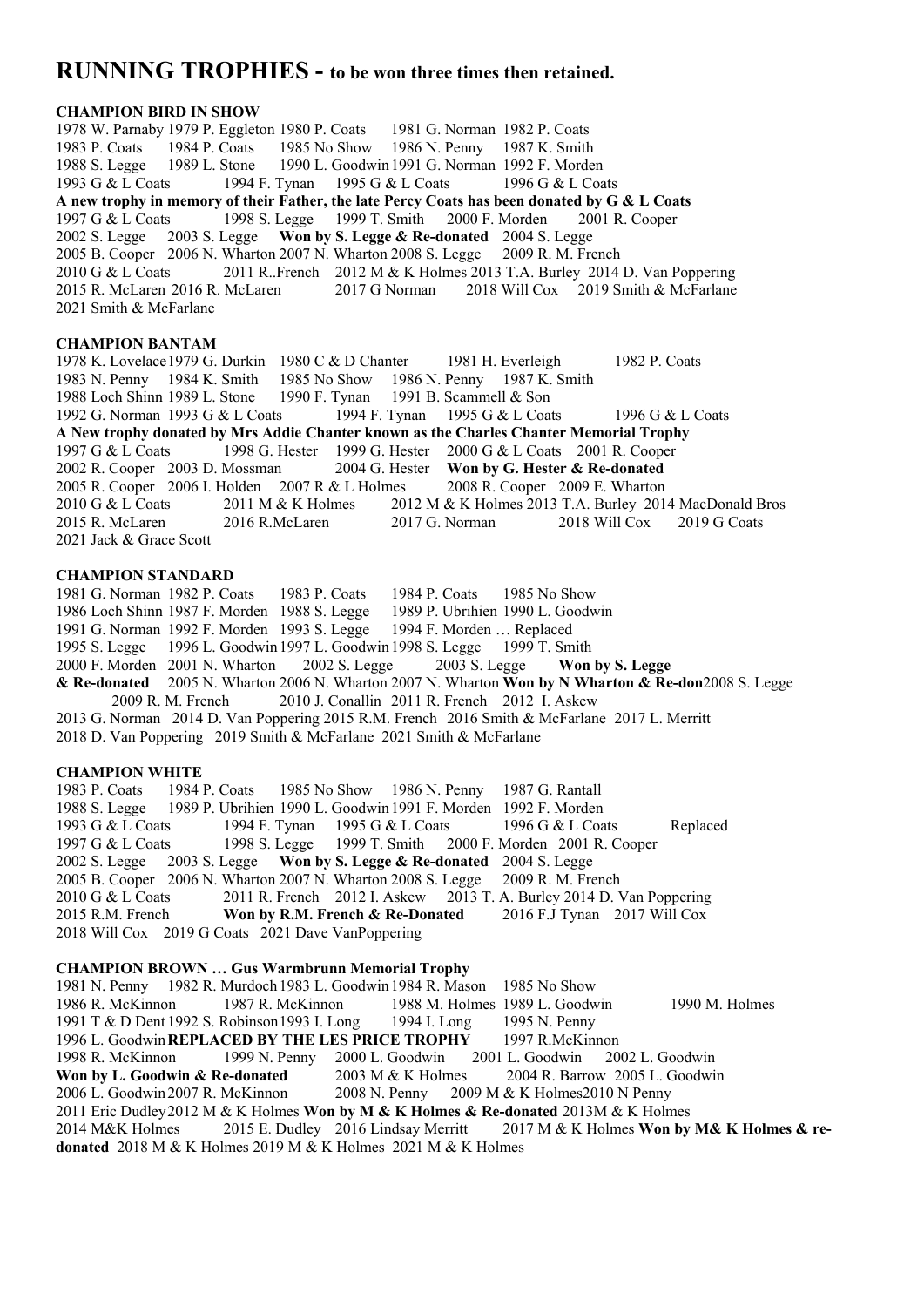#### **CHAMPION BLACK or BLUE LEGHORN …. Shield Donated by Les Goodwin in Memory of the Late Bob Colman**

2006 I. Holden 2007 G. Norman 2008 B. Scammell & Son 2009 G. Edney Holmes 2010 L. Goodwin2011 M & K Holmes 2012 M & K Holmes 2013 G. Norman 2014 MacDonald Bros 2015 R. McLaren2016 R. McLaren 2017 G. Norman 2018 Will Cox 2019 Smith & McFarlane 2021 Smith & McFarlane

#### **CHAMPION BLACK OR BLUE … J.B.SALMOND Memorial Trophy**

1978 G. Durkin 1979 P. Eggleton 1980 G. Norman 1981 G. Norman 1982 G. Norman 1983 G. Norman 1984 K. Smith 1985 No Show 1986 Loch Shinn 1987 K. Smith 1988 Loch Shinn 1989 L. Stone 1990 G. Norman 1991 G. Norman 1992 G. Norman **Replaced by G. Norman** 1993 G. Hester 1994 P. Eggleton 1995 G. Norman 1996 L. Goodwin1997 R. Colman 1998 G. Norman 1999 G. Norman **Replaced** 2000 P. Eggleton 2001 B. Smith 2002 G. Norman 2003 D. Mossman 2004 G. Hester 2005 G. Hester 2006 I. Holden 2007 G. Norman 2008 B. Scammell & Son 2009 G. Edney-Holmes 2010 L Goodwin 2011 M & K Holmes 2012 M & K 2010 L Goodwin 2011 M & K Holmes 2012 M & K Holmes 2013 G. Norman **Won by G. Norman & Re-Donated** 2014 MacDonald Bros 2015 R. McLaren 2016 R. McLaren 2017 G. Norman 2018 Will Cox 2019 Smith & McFarlane 2021 Smith & McFarlane

#### **CHAMPION BLUE … Herb Barnes Memorial Trophy**

1989 B. Colman 1990 P. Eggleton 1991 B. Colman 1992 P. Eggleton 1993 G. Hester 1994 P. Eggleton **Replaced by trophy donated by P. Eggleton** 1995 P. Eggleton 1996 P. Eggleton 1997 G. Hester 1998 I. Holden 1999 P. Eggleton Won **by P Eggleton & Re-Donated** 2000 P. Eggleton 2001 P. Eggleton 2002 Hester Bros<br>2003 G Edney-Holmes 2004 G. Hester 2005 G. Edney-Holmes 2003 G Edney-Holmes 2004 G. Hester 2005 G. Edney-Holmes 2006 N. Wharton 2007 R McLaren 2008 B. Scammell & Son 2009 G. Edney-Holmes Won by G. Edney-Holmes & Re-Donated<sup>2010</sup> G. Edney-Holmes 2011 Hains Kids 2012 G. Edney-Holmes 2013 G. Edney-Holmes **Won by G. Edney-Holmes & Re-Donated** 2014 I. Holden 2015 I. Holden 2016 I. Holden **Won by I. Holden & Re-Donated** 2017 M & K Holmes 2018 M & K Holmes 2019 M & K Holmes 2021 M & K Holmes

#### **CHAMPION A.O.C**. **other than White, Black, Brown, or Blue.**

1983 G. Mason 1984 N. Penny 1985 No Show 1986 H. Barnes 1987 R. Scott 1988 Loch Shinn 1989 Loch Shinn 1990 N. Penny 1991 K. Stone 1992 I. Holden 1988 Loch Shinn 1989 Loch Shinn 1990 N. Penny 1993 I. Holden 1994 C. Maslin 1995 I. Long 1996 P. Eggleton 1997 I. Holden **Replaced by Ian Holden** 1998 R. Holmes 1999 D. Mossman 2000 D. Mossman 2001 G. Norman 2002 I. Long 2003 I. Long 2004 N. Penny 2005 I. Long 2002 I. Long 2003 I. Long 2004 N. Penny 2005 I. Long<br>**Re-donated** 2006 R & L Holmes 2007 J A & R J Poultry **Won by I. Long & Re-donated** 2006 R & L Holmes 2008 R. McLaren 2009 R & L Holmes 2010 R. Mc 2008 R. McLaren 2009 R & L Holmes 2010 R. McLaren 2011 R McLaren Won & Re-Donated<br>2012 M & K Holmes 2013 R. McLaren 2014 G. Coats 2015 R. McLaren 2016 R. McLaren Wo 2014 G. Coats 2015 R. McLaren 2016 R.McLaren Won & Re-Donated 2017 R. McLaren 2018 Smith & McFarlane 2019 Smith & McFarlane 2021 Daniel Armeni

#### **CHAMPION ROSECOMB**

1988 P. Eggleton 1989 M. Holmes 1990 M. Holmes 1991 M. Holmes 1992 M. Holmes 1993 M. Holmes 1994 M. Holmes 1995 M. Holmes 1996 M. Holmes **Replaced** 1997 P. Eggleton 1998 P. Eggleton 1999 M. Holmes 2000 M & K Holmes 2001 M & K Holmes **Replaced** 2002 M & K Holmes 2003 M & K Holmes2004 M & K Holmes **Won by M & K Holmes & Re-donated** 2005 M & K Holmes2006 M & K Holmes 2007 M & K Holmes Won by M & K Holmes & Re-donated 2008 M & K Holmes2009 M & K Holmes 2010 M & K Holmes **Won by M & K Holmes & Re-donated** 2011 M & K Holmes 2012 S..Robinson 2013 N. MacFarlane 2014 M&K Holmes 2015 M&K Holmes **Won & Re-Donated M&K Holmes** 2016 M& K Holmes 2017 Laurie Smart 2018 Laurie Smart 2019 M & K Holmes 2021 M & K Holmes

**CHAMPION WHITE BANTAM …Donated by the Late Frank McKendry in Memory of the Late Kevin Lovelace.** 1998 G. Hester 1999 G. Hester 2000 G & L Coats 2001 R. Cooper 2003 G & L Coats 2004 G. Hester **Won by G. Hester** 2005 R. Cooper 2006 Grealy Family 2007 R & L Holmes 2008 R. Cooper 2009 E. Wharton 2010 G & L Coats 2011 Neil Penny 2012 A.MacDonald 2013 T.A. Burley 2014 J. Boulton 2015 J. Boulton 2016 F J Tynan 2017 Will Cox 2018 Will Cox 2019 G Coats 2021 R & L Holmes

#### **CHAMPION BLACK or BLUE FEMALE STANDARD or BANTAM … Donated by Stephen Legge in Memory of the Late Bob Colman**

2005 G. Hester 2006 I. Holden 2007 G. Norman 2008 B. Scammell & Son 2009 G. Edney-Holmes 2010 L Goodwin 2011 M & K Holmes 2012 M & K Holmes 2013 G. Norman 2014 MacDonald Bros 2015 R. McLaren 2016 R.McLaren 2017 G. Norman 2018 Will Cox 2019 Smith & McFarlane 2021 Smith & McFarlane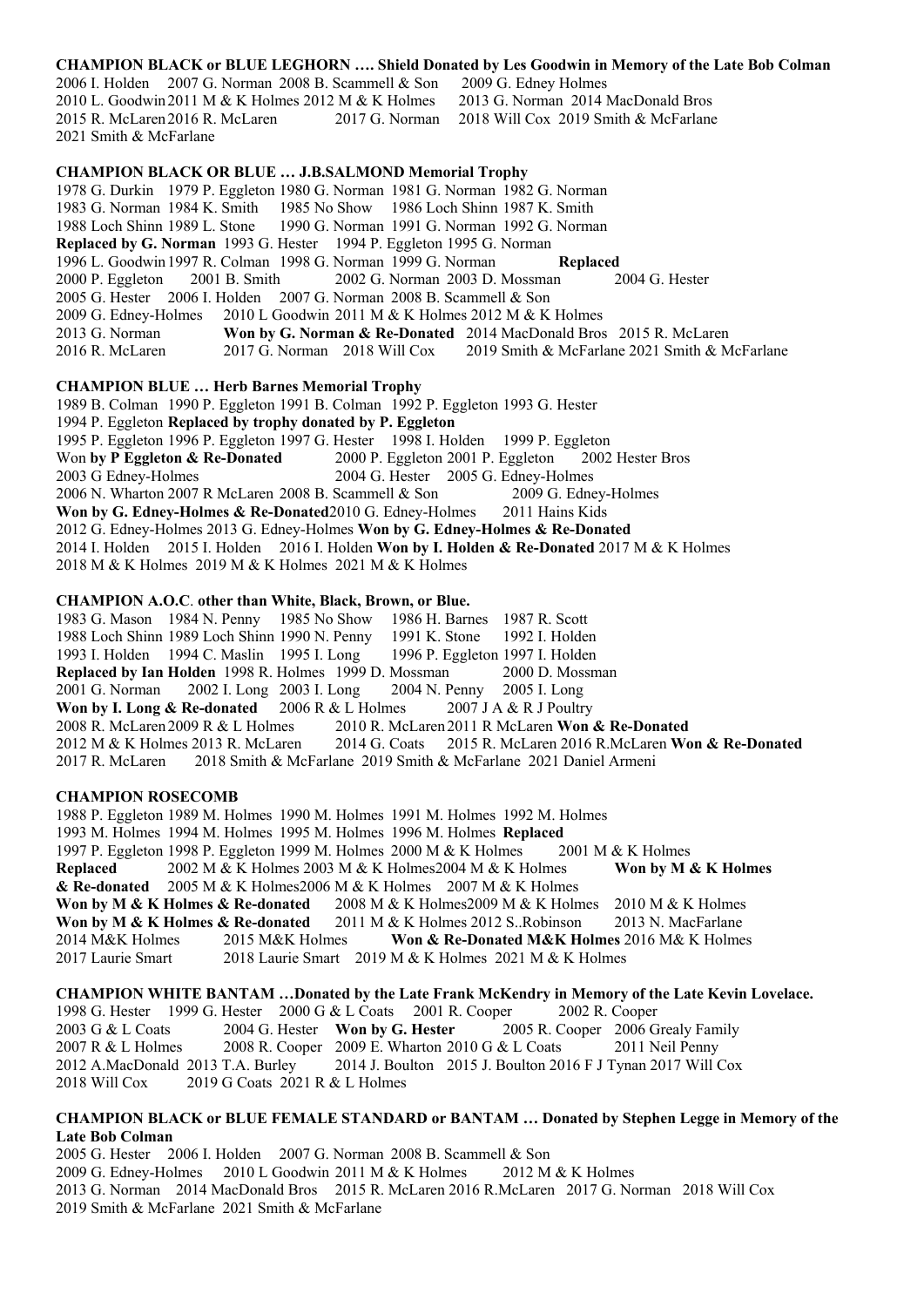#### **SCHEDULE OF CLASSES**

| <b>BANTAMS</b>       | <b>COCK</b>  | <b>HEN</b>     | <b>COCKEREL</b> | <b>PULLET</b> |
|----------------------|--------------|----------------|-----------------|---------------|
|                      |              |                |                 |               |
| <b>WHITE</b>         | $\mathbf{1}$ | $\overline{2}$ | 3               | 4             |
| <b>BLACK</b>         | 5            | 6              | $\overline{7}$  | 8             |
| <b>BLUE</b>          | 9            | 10             | 11              | 12            |
| <b>BROWN</b>         | 13           | 14             | 15              | 16            |
| <b>BUFF</b>          | 17           | 18             | 19              | 20            |
| * DUCKWING (Silver)  | 21           | 22             | 23              | 24            |
| * DUCKWING (Gold)    | 25           | 26             | 27              | 28            |
| * DUCKWING (Blue)    | 29           | 30             | 31              | 32            |
| <b>CUCKOO</b>        | 33           | 34             | 35              | 36            |
| PILE                 | 37           | 38             | 39              | 40            |
| # BLUE-RED           | 41           | 42             | 43              | 44            |
| # CRELE              | 45           | 46             | 47              | 48            |
| # EXCHEQUER          | 49           | 50             | 51              | 52            |
| # RED                | 53           | 54             | 55              | 56            |
| # A.O.C.             | 57           | 58             | 59              | 60            |
| ROSECOMB  Any Colour | 61           | 62             | 63              | 64            |
|                      |              |                |                 |               |
| STANDARD             |              |                |                 |               |
|                      |              |                |                 |               |
| <b>WHITE</b>         | 65           | 66             | 67              | 68            |
| <b>BLACK</b>         | 69           | 70             | 71              | 72            |
| <b>BLUE</b>          | 73           | 74             | 75              | 76            |
| <b>BROWN</b>         | 77           | 78             | 79              | 80            |
| * DUCKWING (Gold)    | 81           | 82             | 83              | 84            |
| * DUCKWING (A.O.C.)  | 85           | 86             | 87              | 88            |
| # BUFF               | 89           | 90             | 91              | 92            |
| # CRELE              | 93           | 94             | 95              | 96            |
| # EXCHEQUER          | 97           | 98             | 99              | 100           |
| # PILE               | 101          | 102            | 103             | 104           |
| # RED                | 105          | 106            | 107             | 108           |
| # CUCKOO             | 109          | 110            | 111             | 112           |
| # A.O.C.             | 113          | 114            | 115             | 116           |
| ROSECOMBAny Colour   | 117          | 118            | 119             | 120           |
|                      |              |                |                 |               |
|                      |              |                |                 |               |
|                      |              |                |                 |               |
|                      |              |                |                 |               |
|                      |              |                |                 |               |
|                      |              |                |                 |               |
|                      |              |                |                 |               |
|                      |              |                |                 |               |
|                      |              |                |                 |               |
|                      |              |                |                 |               |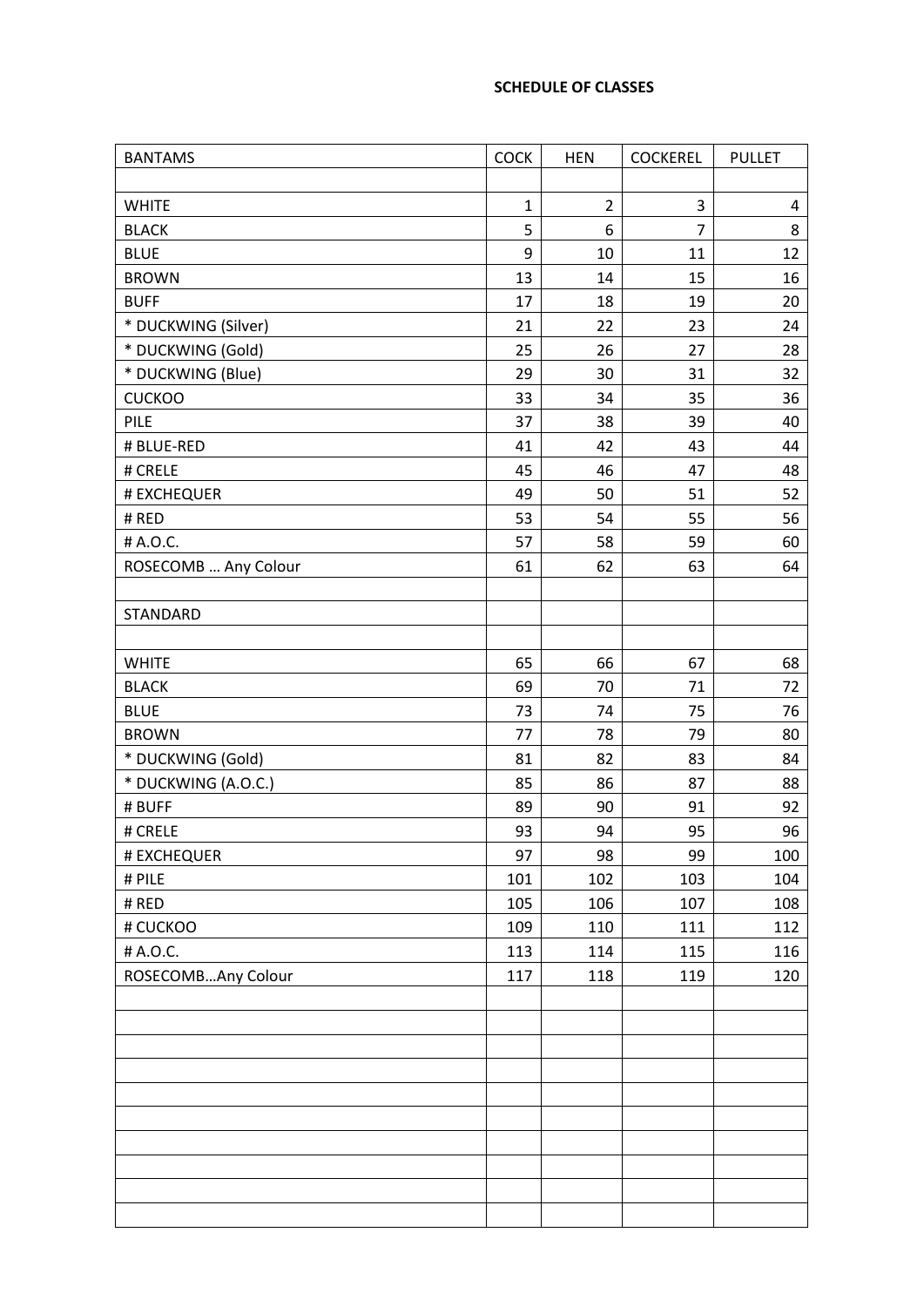| <b>JUNIOR CLASSES</b>                     |     |               |     |          |
|-------------------------------------------|-----|---------------|-----|----------|
|                                           |     |               |     |          |
| <b>STANDARD</b>                           |     |               |     |          |
| <b>WHITE</b>                              | 121 | 122           | 123 | 124      |
| <b>BLACK</b>                              | 125 | 126           | 127 | 128      |
| <b>BLUE</b>                               | 129 | 130           | 131 | 132      |
| <b>BROWN</b>                              | 133 | 134           | 135 | 136      |
| A.O.C                                     | 137 | 138           | 139 | 140      |
| ROSECOMBAny Colour                        | 141 | 142           | 143 | 144      |
|                                           |     |               |     |          |
|                                           |     |               |     |          |
| <b>BANTAM</b>                             |     |               |     |          |
| <b>WHITE</b>                              | 145 | 146           | 147 | 148      |
| <b>BLACK</b>                              | 149 | 150           | 151 | 152      |
| <b>BLUE</b>                               | 153 | 154           | 155 | 156      |
| <b>BROWN</b>                              | 157 | 158           | 159 | 160      |
| A.O.C.                                    | 161 | 162           | 163 | 164      |
| ROSECOMBAny Colour                        | 165 | 166           | 167 | 168      |
|                                           |     |               |     |          |
| <b>BREEDING PAIRS</b>                     |     | <b>BANTAM</b> |     | STANDARD |
| (Suitably Mated to breed exhibtion birds) |     |               |     |          |
| WHITE COCKEREL BREEDER                    |     | 169           |     | 177      |
| WHITE PULLET BREEDER                      |     | 170           |     | 178      |
| <b>BLACK COCKEREL BREEDER</b>             |     | 171           |     | 179      |
| <b>BLACK PULLET BREEDER</b>               |     | 172           |     | 180      |
| <b>BROWN COCKEREL BREEDER</b>             |     | 173           |     | 181      |
| <b>BROWN PULLET BREEDER</b>               |     | 174           |     | 182      |
| A.O.C.                                    |     | 175           |     | 183      |
|                                           |     |               |     |          |
| <b>EXHIBITION PAIR OF FEMALES</b>         |     | 176           |     | 184      |
|                                           |     |               |     |          |
| # Eligble for Champ AOC Bantam & Standard |     |               |     |          |
| * Eligble for Champion Duckwing Bantam &  |     |               |     |          |
| Standard                                  |     |               |     |          |

### *LEGHORN CLUB OF AUSTRALIA SASHES*

**Champion Leghorn in Show Reserve Champion Leghorn in Show Champion Large Leghorn in Show Reserve Large Leghorn in Show Champion Bantam Leghorn in Show Reserve Champion Bantam Leghorn in Show Champion Breeding Pair in Show Reserve Champion Breeding Pair in Show**

**The Leghorn Club of Vic Kindly thank our National body for this donation**